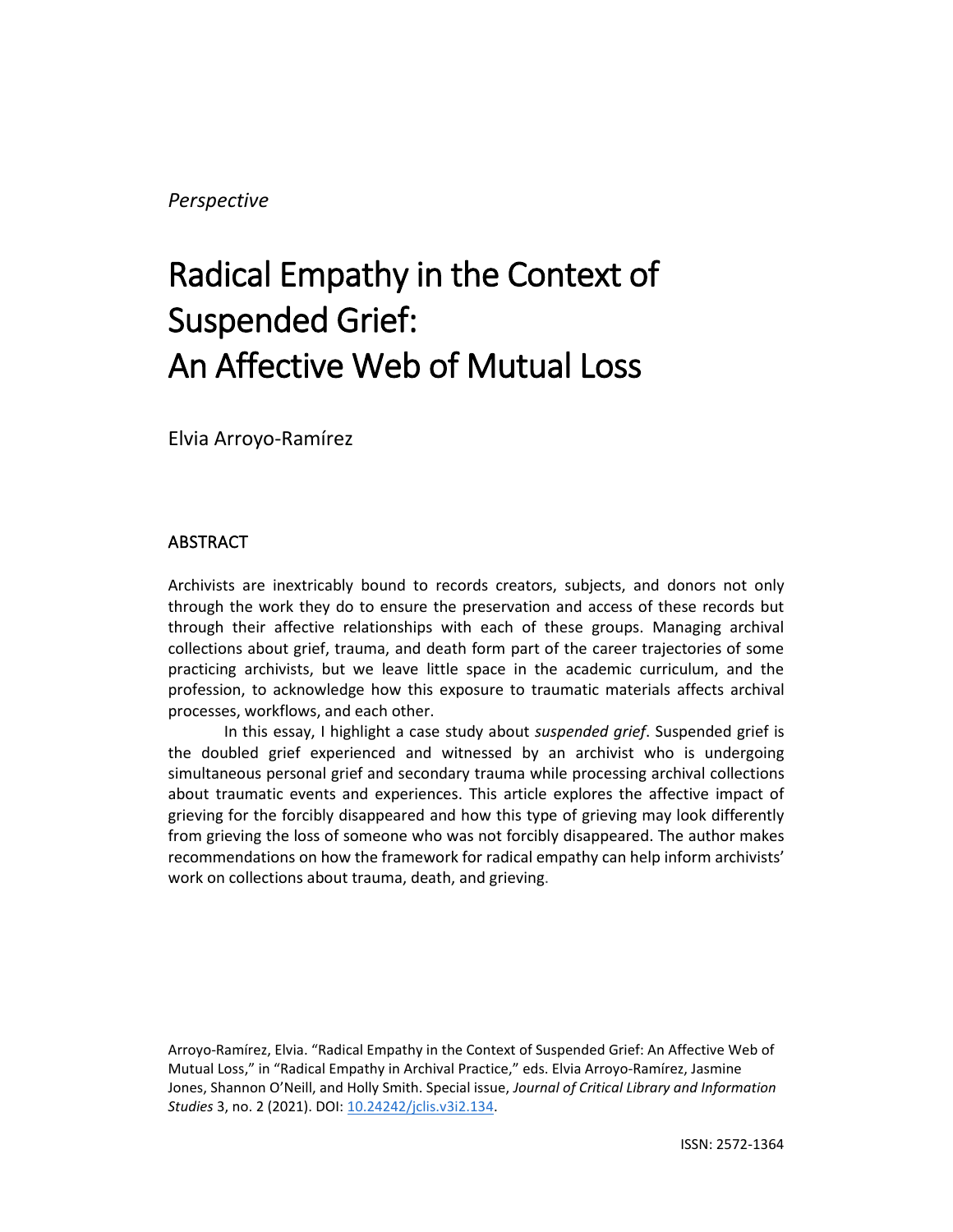*hace mal que no podás sacar los pies de la tristeza / aunque es tristeza que besa la mano que empuñó el fusil y triunfó /*

*y tiene corazón y guarda en su corazón una mujer y un hombre pasando como tigres por el cielo del sur /*

*una mujer y un hombre como tigres enjaulados en la memoria del sur / besando hijitos que nunca más van a crecer / compañeros que nunca más van a crecer y ahora cosen la tierra al aire*<sup>1</sup>

#### **INTRODUCTION**

This year marks the 46th anniversary of the Argentine military coup d'état that put a farright military dictatorship in control of the country for seven years. Though the government took the official name of "Process of National Reorganization," this period is perhaps best known as the Dirty War (1976–1983), a violent period in the country's history that resulted in the kidnapping, detention, torture, and murder of thousands of activists, militants, trade unionists, students, and journalists. Argentina's Dirty War was a direct manifestation of Operation Condor (1968–1989), a United States-sponsored campaign that provided intelligence operations and military support to right-wing military groups and dictatorships in many parts of the Southern Cone to neutralize Communist, populist, nationalist, and socialist groups. As a result, the Argentine *junta* conducted acts of terrorism against its own citizens largely through the tactic of disappearance which involved targeting individual citizens, raiding their homes, kidnapping and detaining them in clandestine detention centers, torturing, and murdering them at the hands of military death squads. A report authored shortly after the end of the dictatorship by the National Commission on the Disappearance of Persons (CONADEP) estimated that 8,961 individuals were disappeared between 1976 to 1983,<sup>2</sup> though human rights groups estimate a much larger figure of about 30,000.<sup>3</sup>

Among those forcibly detained were pregnant women and families with small children. Pregnant women were forced to give birth in detention centers. Most women

<sup>1</sup> Juan Gelman, "Otras partes," in *En abierta oscuridad* (Buenos Aires, Argentina: Siglo XXI, 1993), 84–85.

<sup>2</sup> National Commission on the Disappearance of Persons (CONADEP), *Nunca Más (Never Again)* report (Buenos Aires: Editorial Universitaria de Buenos Aires, 1984), http://www.desaparecidos.org/nuncamas/web/english/library/nevagain/nevagain\_001.htm.

<sup>3</sup> Carlos E. Cué, "Polémica en Argentina por las cifras de desaparecidos de la dictadura," *El País Argentina*, January 28, 2016, https://elpais.com/internacional/2016/01/27/argentina /1453931104\_458651.html.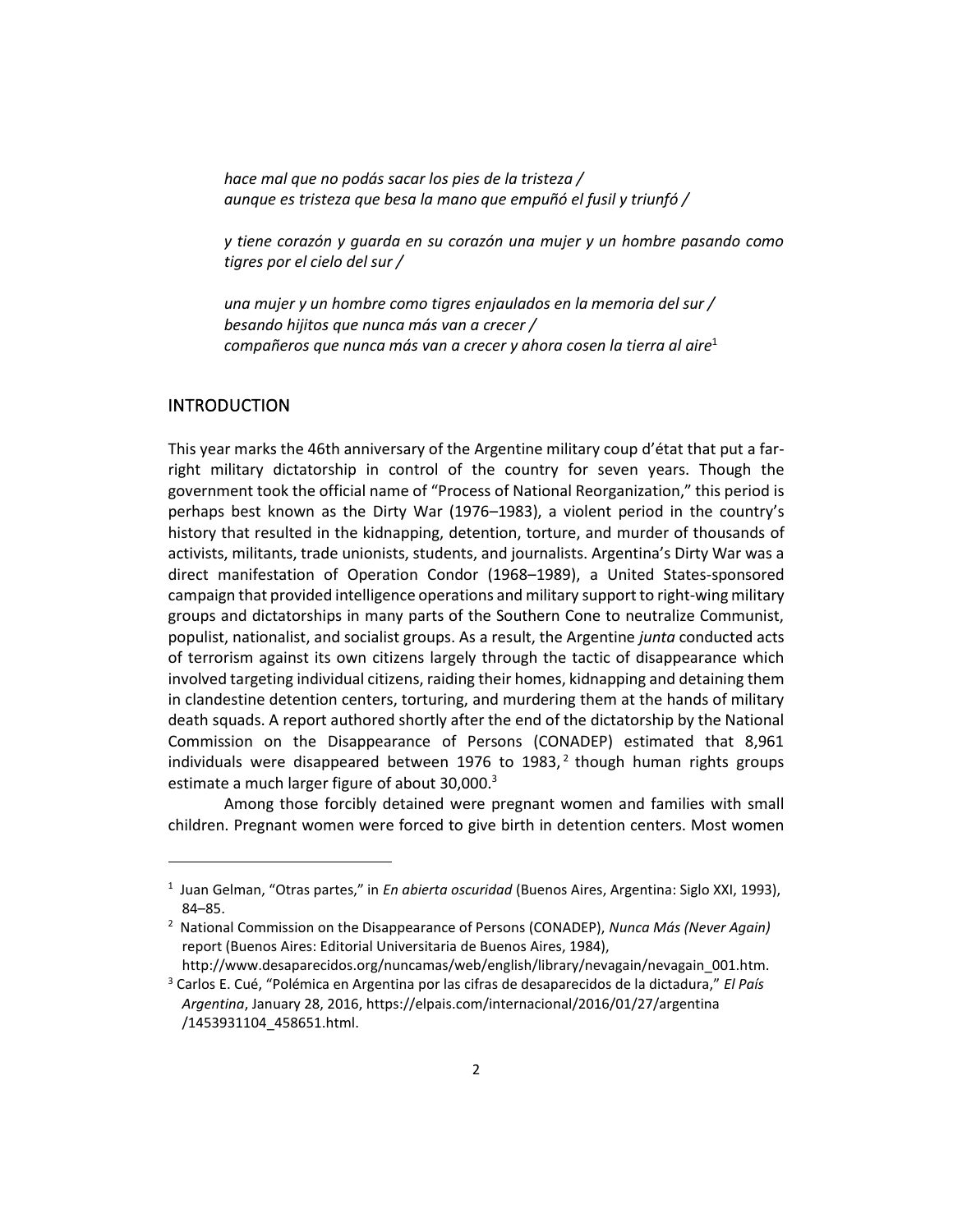who gave birth in these centers were murdered shortly thereafter. Approximately 500 babies were either born in captivity or taken as young children from their detained mothers and fathers and given to infertile couples who were sympathetic to or allies of the military dictatorship. Despite the fall of the Argentine dictatorship 39 years ago, the effort to reunite families continues today.

Due in part to investigative efforts of human rights organizations such as the Abuelas de la Plaza de Mayo, there are a growing number of children (now adults) that have been identified and reunited with their biological family members.<sup>4</sup> Since I began writing this article in 2016, the number of "stolen babies" found has risen from 119 to 130. 5

#### ARGENTINA'S DIRTY WAR (1976–1983) IN THE JUAN GELMAN PAPERS

The first fact that I learned about Juan Gelman is that he was a smoker. I distinctly remember opening the shipping boxes that contained his papers and being met with the unique combined odor of cigarettes and stored humidity. These two smells felt familiar to me as they might feel familiar to all archivists who work to arrange and describe materials that have been stored in boxes for many years or decades. As I got to know Gelman through his records, it became increasingly apparent to me why there was a need to keep these materials safe, but to keep them put away in sealed boxes.

One of the first questions a processing archivist asks herself when unpacking a new archival collection is: *Is there a working original order?* In Gelman's papers, there was an immediate and apparent order, but it was one unlike I had never witnessed before. Ten of the twenty boxes reflected material an archivist would expect to receive from a poet's papers, such as collections of poetry, drafts, loose notes, and correspondence. The boxes were neatly labeled with printouts of full-page descriptions that were affixed to each box.

The other ten boxes were marked with the word "*Investigación*" and contained testimonials, legal documents and correspondence, and the names of clergy members and members of the Argentine military. As I unpacked the materials, I slowly learned the second fact about Gelman. These ten boxes contained records relating to multiple human rights campaigns that Gelman, together with his partner, Mara La Madrid, organized to uncover the truth behind what happened to Gelman's son, Marcelo, and his pregnant daughter-in-law, María Claudia Iruretagoyena. I learned that Marcelo and María Claudia,

<sup>4</sup> Matthew Wills, "The Stolen Children of Argentina," *JSTOR Daily*, August 22, 2018, https://daily.jstor.org/stolen-children-of-argentina/.

<sup>5</sup> Natalie Alcoba, "Argentina Group Identifies 130th Person Taken During Dictatorship," *Al Jazeera*, June 13, 2019, https://www.aljazeera.com/news/2019/06/argentina-group-identifies-130th-person-dictatorship-190613202509099.html.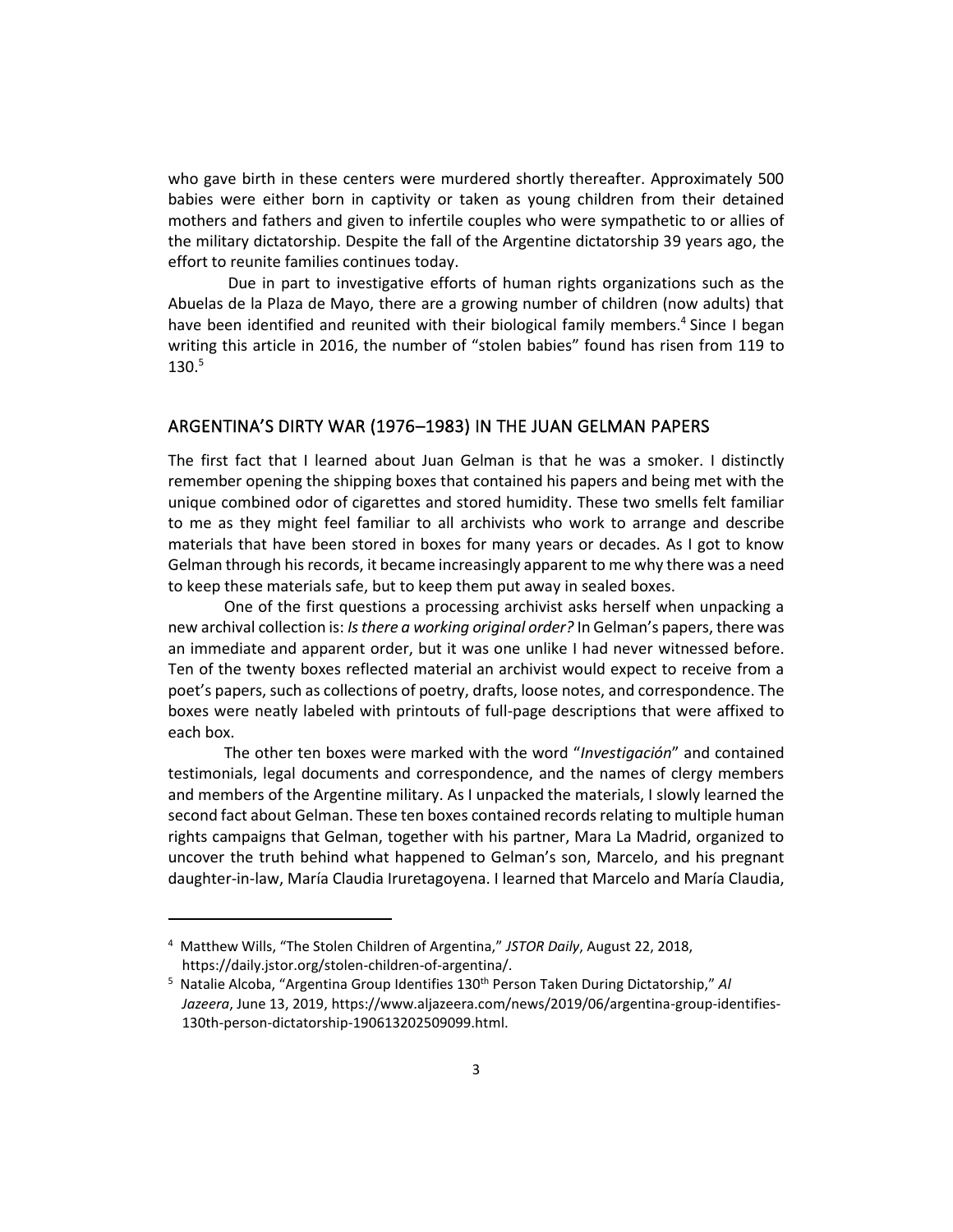who was seven months pregnant at the time, were two of the thousands of *desaparecidos* who were kidnapped by the Argentine military regime, and their baby was one of the 500 children who were taken from their families.

#### What Does Grieving for the Forcibly Disappeared Look Like?

Gelman's search for truth and the pressure he put on the Argentine and Uruguayan governments to expose the fate of his deceased and missing family members is evidenced in his archival collection. His papers include 164 3.5-inch floppy disks that contain Microsoft Word documents and email files dated between 1995–2004 that detail conversations Gelman had with other human rights activists, lawyers, forensic anthropologists, and victims of torture.<sup>6</sup> In both the digital and paper-based files are Gelman's documented efforts to work with other human rights groups like the aforementioned Abuelas de la Plaza de Mayo and the Equipo Argentino de Antropología Forense (EAAF) to prosecute the murderers of his son and daughter-in-law. There are also files relating to Gelman's search for his missing grandchild, Macarena, whom he successfully found living in Uruguay in 2000.

What I understood immediately while I inventoried the collection is that Marcelo and María Claudia's disappearances altered Gelman's life in a deeply profound way; details of both of their disappearances are scattered throughout the entirety of his archive, not just the "*Investigación*" boxes. For example, court documents and appeals to judges about his son's case were in folders and boxes titled "*Obras*" or "*Escritos sueltos*" ("Works" and "Loose drafts") that were reserved for his creative work. In a "drafts" folder for a book of poetry Gelman published, I found an unpublished letter to his son. In the letter, Gelman addressed Marcelo directly and updated him about his own investigation to find Marcelo's remains.

Gelman utilized the format of open letters often in his work and in *Interrupciones* (1986) published a series of short poems titled "Carta abierta." In "Carta abierta XIII," Gelman communicates his mourning directly to his audience, which include his readers; his mother, who died in 1982; and his disappeared son, daughter-in-law, and grandchild.

 $6$  Elvia Arroyo-Ramírez, "Invisible Defaults and Perceived Limitations: Processing the Juan Gelman Files," (presentation, Preservation and Archiving Special Interest Group (PASIG) meeting, New York, October 28, 2016), https://medium.com/on-archivy/invisible-defaults-andperceived-limitations-processing-the-juan-gelman-files-4187fdd36759.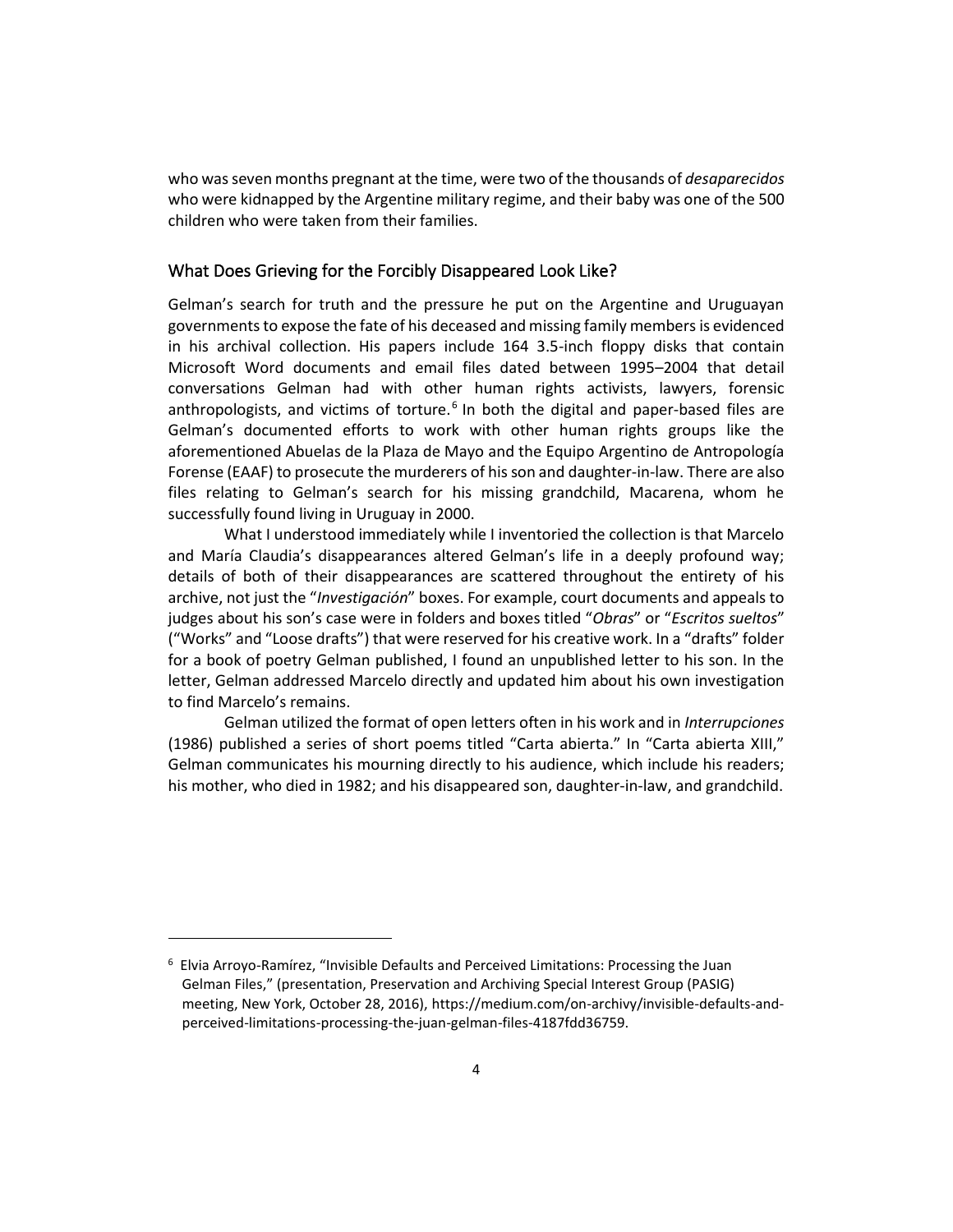have you come and I don't see you? / where are you hidden? / will nothing ever distract me from you at last? $7$ 

There is significant weight in the last part of the quote above: *will nothing ever distract me from you at last?* With it, Gelman offers readers a glimpse into his survivor's guilt and possibly his regret. His political activism and his involvement with various groups such as the Partido Comunista de la Argentina (PCA), the Fuerzas Armadas Revolucionarias (FAR), and the Montoneros, made him a political target and forced him into exile in early 1976. Later that same year, Marcelo and María Claudia were kidnapped; though it is unclear whether they were targeted because of Juan Gelman's political activities or their own. In other "Carta abierta" poems, Gelman reveals that his mother died while he was living in exile before he was able to secure permission to return to Argentina.

Gelman utilized the format of open letters as sobering confessional pieces. In "Carta abierta XVII" he addressed his reader directly and confessed what he knows about his disappeared son, daughter-in-law, and grandchild. He starts,

*el 26 de agosto de 1976 mi hijo marcelo ariel y su mujer, claudia, encinta, fueron secuestrados en buenos aires por un comando militar. el hijo de ambos nació y murió en el campo de concentración*. 8

In this open letter, Gelman assumed his grandchild died in a concentration camp. But on December 23, 1998 (actually written on April 15, 1995), Gelman published an epilogue titled, "Carta abierta a mi nieto o nieta," in *Brecha*, a daily newspaper publication in Montevideo, Uruguay. In the letter, he revealed what he learned of his son's disappearance and grandchild's birth. In 1990, Gelman found his son's remains with the help of the Equipo Argentino de Antropología Forense. The letter reveals gruesome details of Marcelo's demise: Marcelo was shot at close range on the back of the head about a month after he was kidnapped. His remains were subsequently thrown into a 200-liter oil barrel filled with cement and sand. The oil barrel was then thrown in the San Fernando River where it was recovered decades later. The whereabouts of María Claudia's remains are still unknown. I know these details because they are collectively scattered, told and re-told, throughout the archive. Not only are pieces of these facts present throughout the archive, they are found repeatedly in copies of the same

<sup>7</sup> Juan Gelman, "Open Letter XIII" in *Unthinkable Tenderness*, trans. Joan Lindgren (Berkeley and Los Angeles, CA: University of California Press, 1997), 33.

<sup>8</sup> Gelman, 35.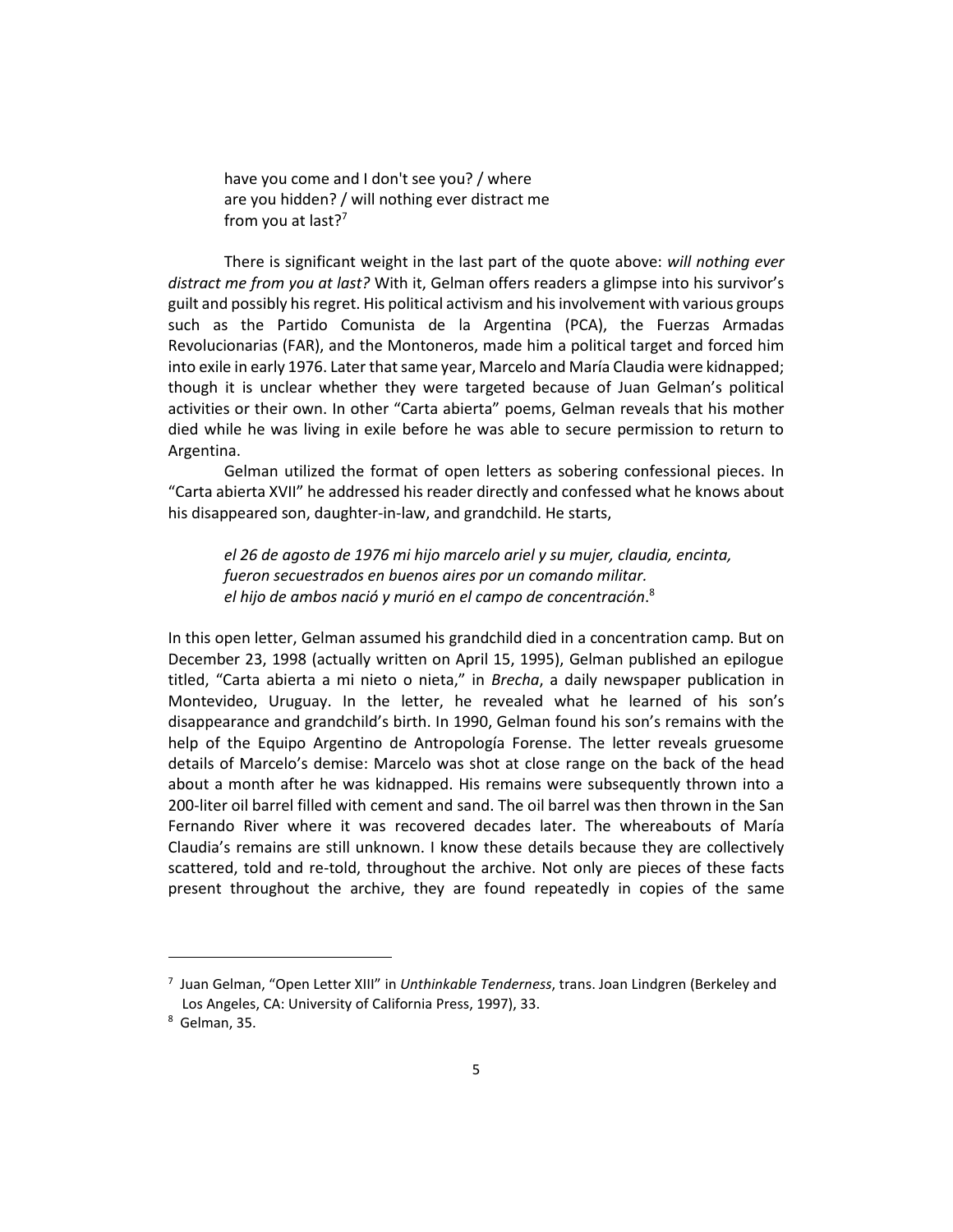documents and similar but different records that are filed and organized in distinct folders.

I detail this to answer the following questions: *What does grieving for the forcibly disappeared look like? What does this type of grieving look like in the archives that are created by those in search of their disappeared loved ones?* The multiple copies of records present in Juan Gelman's archival collection that tell and retell the stories of Marcelo, María Claudia, and Macarena were presumably created to gain national and international attention to prosecute those responsible for committing acts against humanity. But these records are also demonstrative of grieving for those who were forcibly disappeared. This archival collection, besides being an archival collection of an internationally acclaimed Latin American poet, is as Michelle Caswell defines, a human rights archive that was created as a response to grief, an instillation of hope, and because of a lack of an official government record. <sup>9</sup> There is something to be named and recognized about the perpetuation of sustained trauma by family members who lose a loved one through forced disappearance. Gelman's poetry was forever shaped by his personal loss and can arguably be considered a response to the *archival imaginary*. The concepts of the *archival imaginary* and *imaginary records* help broaden the definition of human rights documentation to understand the affective needs of human rights survivors and victims' families since the *archival imaginary* always holds a promise of something that is withheld. <sup>10</sup> All disappeared persons become subjects of the *archival imaginary* since victims' families are left to speculate if the victims are still alive, if they suffered, and where their bodies are. In *Say Nothing*, a book about The Troubles (1968–1998) in Northern Ireland, Patrick Radden Keefe helps draw a parallel to the phenomena of grieving for the disappeared. Radden Keefe details that after years of silence, family members felt "relief, if not catharsis, in being able to speak openly with others about the enduring trauma of this kind of loss," some of who describe the persistent loss in stages from feeling a nagging sense of uncertainty, a refusal of not moving on (i.e., "she had refused to change the linens of her son's childhood bed"), to accepting that their loved one is dead, but being unaccepting of not having a grave to go to. $11$ 

<sup>&</sup>lt;sup>9</sup> Michelle Caswell, "Defining Human Rights Archives: Introduction to the Special Double Issue on Archives and Human Rights," *Archival Science* 14, no. 3–4 (2014): 208–209. DOI 10.1007/s10502-014-9226-0.

<sup>&</sup>lt;sup>10</sup> Anne Gilliland and Michelle Caswell, "False Promise and New Hope: Dead Perpetrators, Imagined Documents, and Emergent Archival Evidence," *International Journal of Human Rights* 19, no.5 (2015): 625. DOI: 10.1080/13642987.2015.1032263; Anne Gilliland and Michelle Caswell, "Records and Their Imaginaries: Imagining the Impossible, Making Possible the Imagined," *Archival Science* 16, no. 1 (2016): 53–75. DOI[:10.1007/s10502-015-9259-z.](https://doi.org/10.1007/s10502-015-9259-z)

<sup>11</sup> Patrick Radden Keefe, *Say Nothing: A True Story of Murder and Memory in Northern Ireland* (New York: Doubleday, 2018), 216.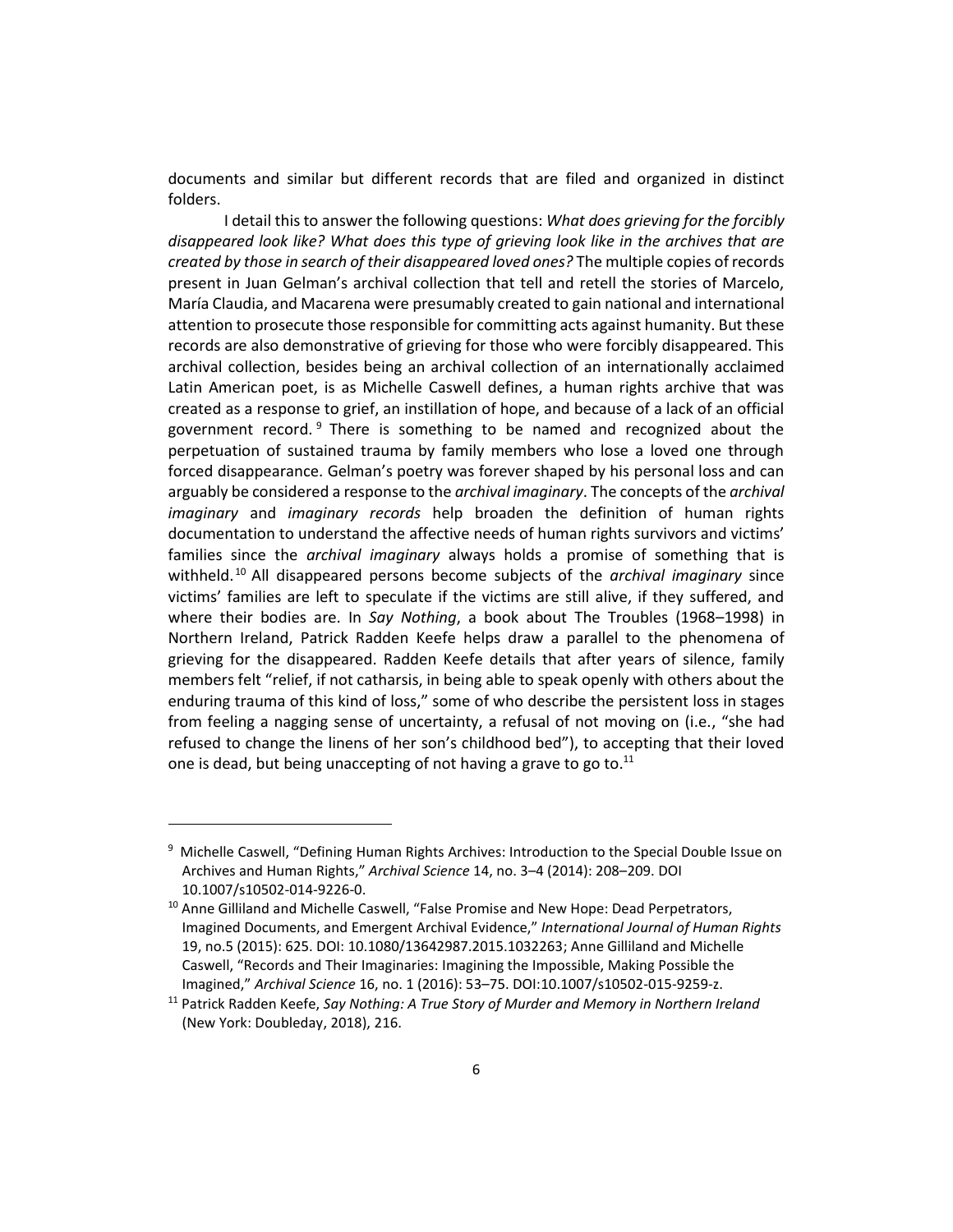*Imagined records* retain their psychological power over time through the lack of official documentation and/or admission of involvement by the perpetrator (i.e., state or other government-sponsored groups) and the sense of ambiguous loss. This ambiguous loss may alter or prolong the grieving period of family members; several studies attempt to link ambiguous loss experienced by relatives of victims of human rights abuses to prolonged grief disorder (PGD).<sup>12</sup> In Gelman's case, we see both an instantiated archive in response to the *archival imaginary* in his "Carta abierta" poems, "Carta abierta a mi nieto o nieta," and a prosecutorial archive as evidenced in the court documents and legal correspondence he had with lawyers in an effort to bring those who committed crimes against humanity to justice.

#### What Does Witnessing the Grieving for the Forcibly Disappeared Feel Like?

As the processing archivist for Gelman's papers, the best way I can describe the collection's affective impact is through the process of experiencing and witnessing grief in suspension. The act of suspension—to be catapulted, jostled, and thrown from one place to another—is the closest to what I affectively experienced while processing the Gelman papers. Every time I found documents about the ongoing human rights investigations in places Gelman reserved for his creative work, I was catapulted from whatever thematic content I was working on and immediately placed back into the heaviness of Gelman's grief. Records that document grief demand a certain affective urgency from those who bear witness to their evidence. Much like how archivists have reported experiencing secondary grief or vicarious trauma as they process emotionally taxing collections, $13$  these documents demanded my pause both intellectually in terms of whether I should re-organize them in folders and boxes that best matched their content, and emotionally; each instance demanded my affective response and care. What I was able to infer from the existing original order is that grief over the disappeared can

 $12$  Theo Hollander, "Ambiguous Loss and Complicated Grief: Understanding the Grief of Parents of the Disappeared in Northern Uganda," *Journal of Family Theory & Review* 8, no. 3 (September 2016): 294–307, DOI:10.1111/jftr.12153; Carina Heeke, Nadine Staamel, and Christine Knaevelsrud, "When Hope and Grief Intersect: Rates and Risks of Prolonged Grief Disorder Among Bereaved Individuals and Relatives of Disappeared Persons in Colombia," *Journal of Affective Disorders* 173 (2015): 59–64; Nadine Staamel, et al., "Prolonged Grief Disorder Three Decades Post Loss in Survivors of the Khmer Rouge Regime in Cambodia," *Journal of Affective Disorders* 144 (2013): 87–93.

<sup>&</sup>lt;sup>13</sup> Samantha Winn, "Secondary Trauma & Self-Care for Archivists" ("unconference" presentation, Mid-Atlantic Regional Archives Conference, Roanoke, VA, 2015), https://docs.google.com /document/d/12ulhGyUwuLiVORtjemlbxkk259LgFCttl7-YrvNEQ\_M/edit; Wanett Clyde, "The Unexpected Emotional Impact of Archiving" (WITNESS blog), August 2015, https://archiving. witness.org/2015/08/the-unexpected-emotional-impact-of-archiving/.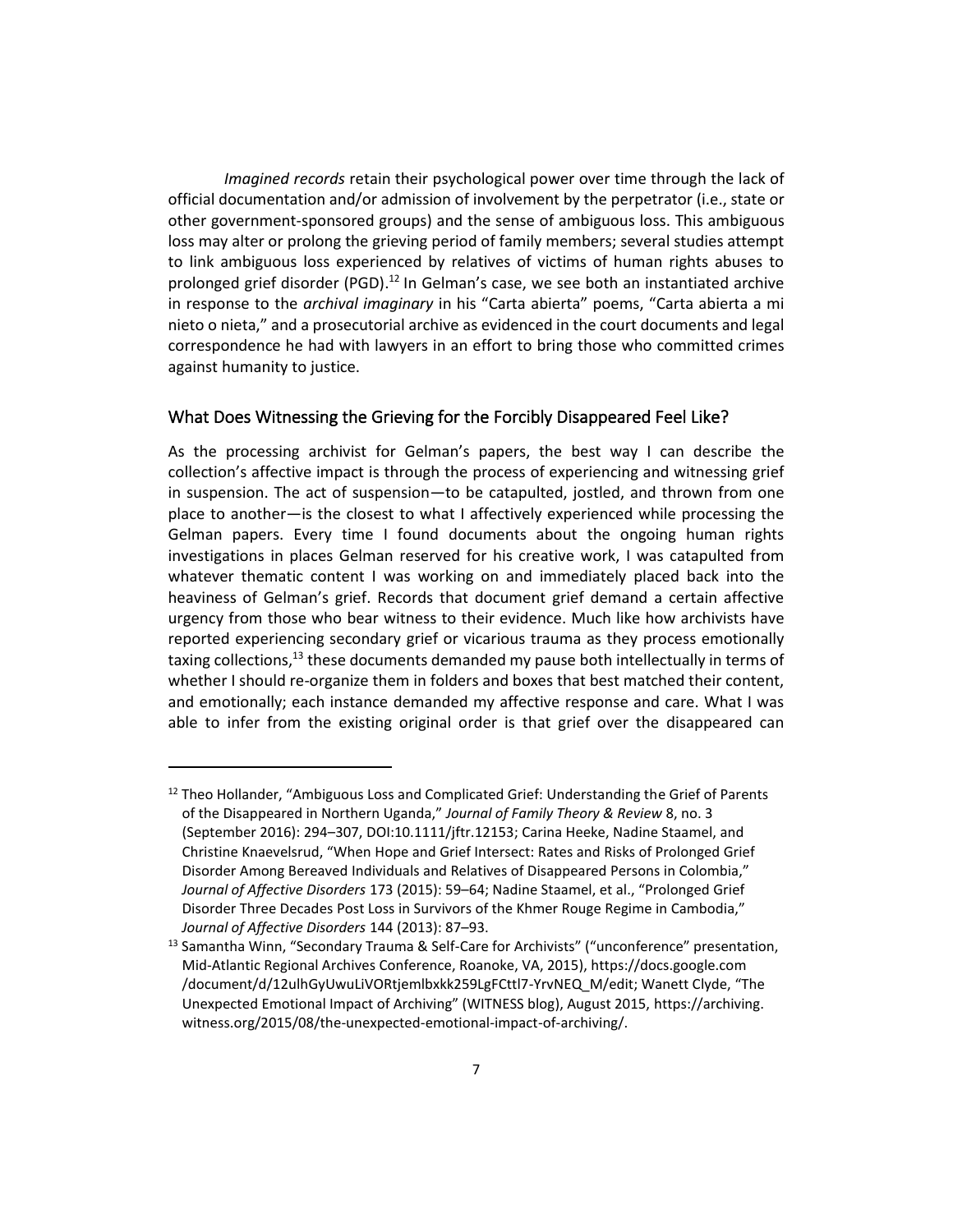manifest in the way I detail above—living, working, attempting to be otherwise purposeful but in what feels like perpetual and suspended mourning—without evidence or an official story to anchor grief. Mara La Madrid, who was both the donor of the archive and partial record creator, tried to order the papers in a way that separates the human rights investigations from Gelman's work as a poet. However, what is also apparent is the overflow of grief onto all facets of the archive. The original order of the archive is a cathartic demonstration of evidential *suspended grief* lived, re-lived, re-experienced, and re-consulted in the absence of closure in facts, truth, and justice. With *suspended grief*, the grieving period is warped and stretched for those who cannot put a bookend to their loved one's life. The grief that is located as evidence in the records themselves is reexperienced by the record creator or donor every time they revisit the records and experienced vicariously by the archivist and the user who are left to interpret their meaning.

#### SUSPENDED GRIEF AND THE AFFECTIVE WEB OF MUTUAL LOSS

In preparing to relive processing the Juan Gelman papers for this article, I looked through the Photo Album feature on my phone. I took photographs of the shipment on the day it arrived in order to transcribe the page-long descriptions comfortably back at my workstation. As I scrolled back to fall 2015 in my Photo Album, I realized something for the first time. There, before and after the photographs I had taken of Gelman's boxes, were screenshots of conversations and photographs I had with my friend Marcy. Marcy suffered a terrible car accident that had left her in a medically induced coma for months before her family decided to take her off life support. I do not remember the exact date she had her car accident or the exact date she was taken off life support, though my phone tells me that it happened between September and November 2015. What I do remember is feeling desperate and asking the universe, God, all the powers that govern our human lives, to save Marcy.

About halfway through processing the analog portion of Gelman's papers, and less than two months after Marcy passed away, Heidi, my ex-partner, the person who had just accompanied me on a cross-country road trip from California to New Jersey to relocate for my position, died after a sudden illness.

Like the grieving I witnessed in the Gelman archive, the best way I can describe grieving alone is like grieving in suspension—lacking the proper community to grieve, process, and mourn with as a congregational act. In pursuit of securing a permanent archives position, I left my home base in California because that is frequently expected from early career archivists if they wish to get ahead in this profession. I said yes to my dream job of working on the manuscript and personal papers collections of Latin American writers, but I also said yes to a job that plucked me out of my home and community. Little did I know that months after I started the job, I would need the support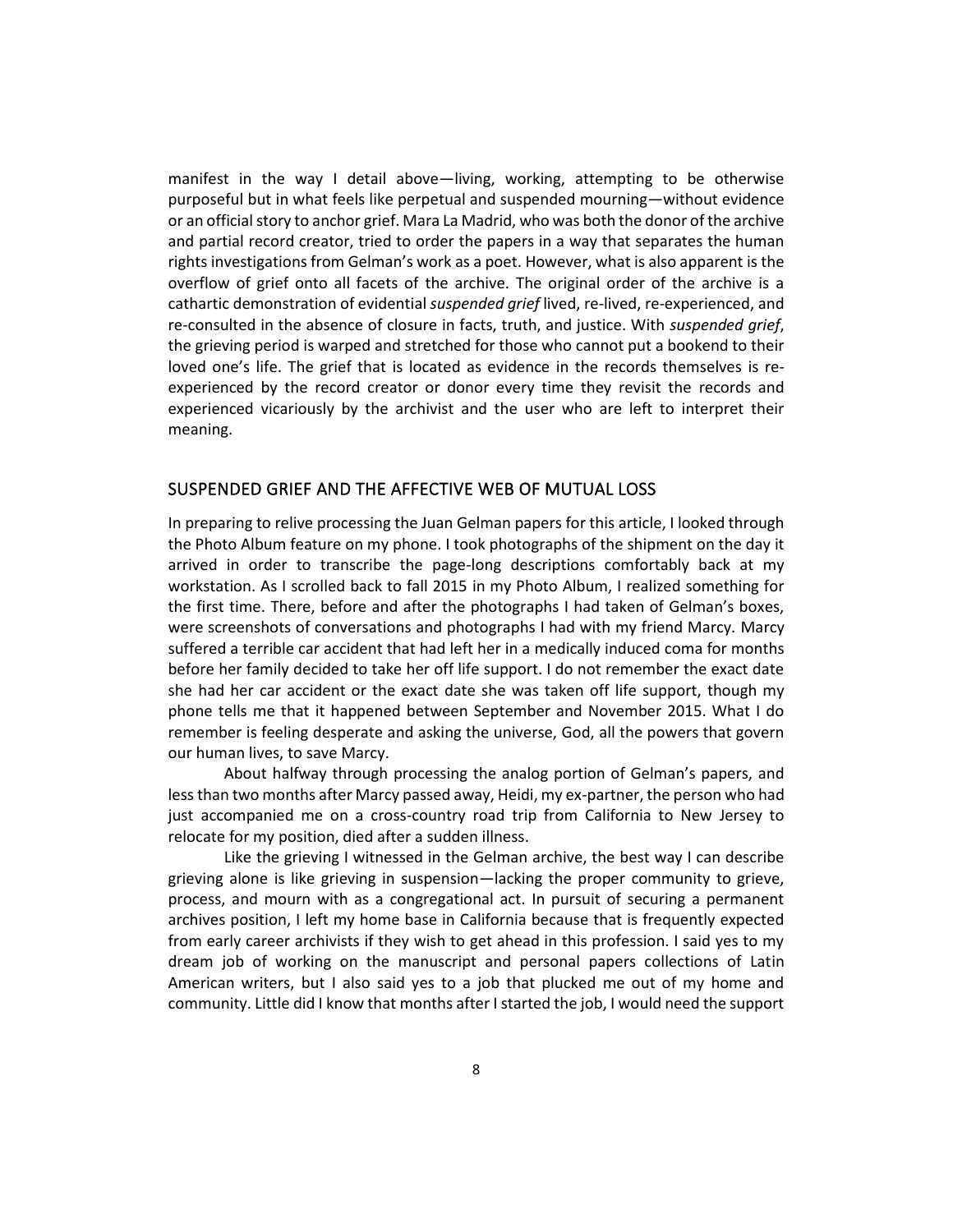of my community like never before. When Heidi died, I was so new at my job that I had not accrued enough vacation or sick time to attend her funeral.

## How Does It Feel to Process an Archive About Grief and Trauma When You Are Simultaneously Also Grieving?

I can say that without the comfort of family and mutually grieving friends nearby, processing the Gelman archive while I was undergoing my own grief process felt like the closest approximation to comfort. Like Gelman, I was far away from my family and friends when I was grieving, and I connected with what I inferred was his alienation and loneliness. I found a deep solace and catharsis in our mutual grieving as I sat with his thoughts, his poetry about his murdered family, and his unwavering fight for justice in their names. His archive gave me much needed purpose and occasional escape from my own grieving to focus on his and Mara La Madrid's grieving. But I can also say that there were days that the mutual grieving experience felt too heavy to bear; there were days I moved like molasses through files and paused over particularly painful revelations in the archive. The emotional processing of suspended grief certainly became part of the process of archival processing—processing the entire collection from start to finish took about a year and a half to complete, which is a comparably long time to spend on a 30 linear-foot (and 5,060 born-digital folders) collection.

# How Can Archivists Utilize the Framework of Radical Empathy to Work on Collections About Trauma, Death, and Grieving?

Previous to Michelle Caswell and Marika Cifor's framework of radical empathy in archives, there was little in the archival literature that engaged archivists' affective responsibilities and relationships to record creators, subjects, users, communities, and donors, and even less so in relation to grief and death. In 2009, Geoff Wexler and Lisa Long wrote that archivists have a responsibility not just to records creators, but to widows and widowers, lovers and partners, siblings, relatives, and friends.<sup>14</sup> Although Caswell and Cifor originally did not include donors in the four affective relationships, others in the profession have made space to include this important relationship in the framework.<sup>15</sup>

<sup>&</sup>lt;sup>14</sup> Geoff Wexler and Lisa Long, "Lifetimes and Legacies: Mortality, Immortality, and the Needs of Aging and Dying Donors" *American Archivist*, 75, Fall/Winter (2009): 478.

<sup>&</sup>lt;sup>15</sup> Itza Carbajal, "Centering Donor Consent: Assessing Donor Perspectives on Donating Archival Materials," in "Radical Empathy in Archival Practice," eds. Elvia Arroyo-Ramírez, Jasmine Jones, Shannon O'Neill, and Holly Smith. Special issue, *Journal of Critical Library and Information Studies* 3.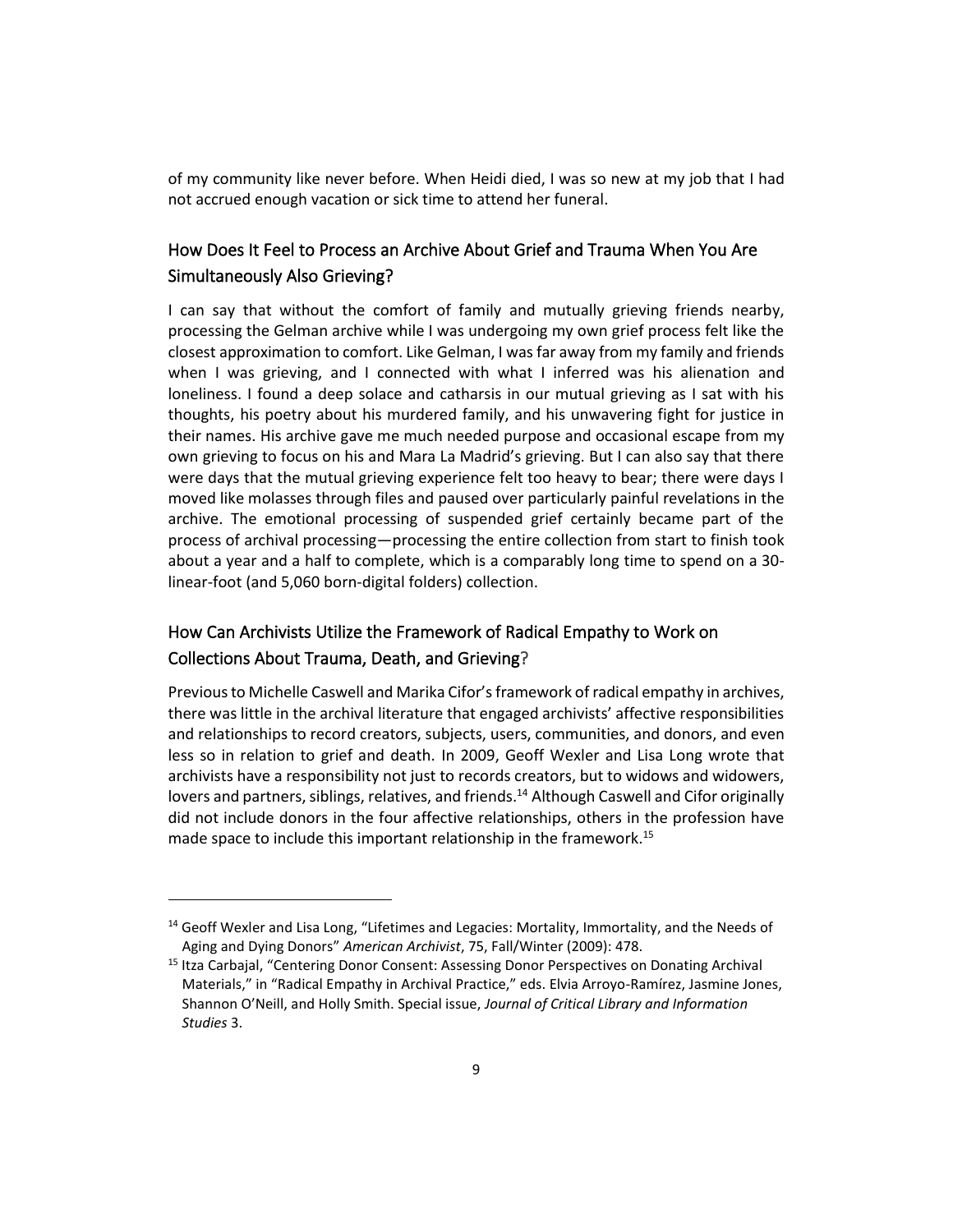In Western, European-based cultures, the subjects of grieving and death are avoided as much as possible; however, archivists are constantly reckoning with these life events because we often work with record creators who are near the end of their careers, lives, or donors who have recently lost a loved one.<sup>16</sup> In academic curricula and discourse, there are few opportunities to prepare future archivists on how to navigate donor relationships, work with grieving donors, or balance emotionally taxing work with the technical. In our professional discourse, we are still questioning and dismantling our feigned responsibility to neutrality and have just begun to center our affective responsibilities on the very humans we encounter as donors, record creators and subjects, users, and communities. With a framework that centers a feminist ethic of care, Caswell and Cifor ask, "What happens when we scratch beneath the surface of the veneer of detached professionalism and start to think of recordkeepers and archivists less as sentinels of accountability… and more as caregivers, bound to records creators, subjects, users, and communities through a web of mutual responsibility?"<sup>17</sup>

To process my own grief and the grief evidenced in the Gelman papers, I relied heavily on centering the relationships I engaged with the record creator, Juan Gelman; the record subjects, Marcelo and María Claudia; and, particularly, the donor, Mara La Madrid.

La Madrid's own existing grief over her husband's recent loss tied me directly to her as someone who had also just experienced the loss of a partner. Caswell and Cifor write that archivists have "an affective responsibility to engage in radical empathy with others, seen and unseen."<sup>18</sup> This "seen" and "unseen," represents the act of seeing what has traditionally been unrepresented in official government efforts and rights-based approaches to human rights reparative work, and in the context of our standard practices, archival description practices. In our traditional archival canon, the lives and stories of those who have been the least surfaced are those of women, poor people, Indigenous people, Black and Brown people, and other people of color. We are also terrible at acknowledging spouses and partners—their role, impact, and influence on the lives of those whose records we deem notable enough to collect. In enacting a feminist ethic of care, *who* I saw was La Madrid and the role and impact she had on the creation and care of the human rights portion of the archive.

La Madrid and Gelman married in 1992, making her Gelman's second wife and not the biological mother of Gelman's two children. Together with Gelman she published a tome of first-person testimonies they collected from the children of disappeared parents titled, *Ni el flaco perdón de Dios / Hijos de desaparecidos*. As I processed Gelman's

<sup>&</sup>lt;sup>16</sup> Wexler and Long, "Lifetimes and Legacies," 478.

<sup>&</sup>lt;sup>17</sup> Michelle Caswell and Marika Cifor, "From Human Rights to Feminist Ethics: Radical Empathy in the Archives" *Archivaria*, 81, Spring (2016): 25.

<sup>18</sup> Caswell and Cifor, 42.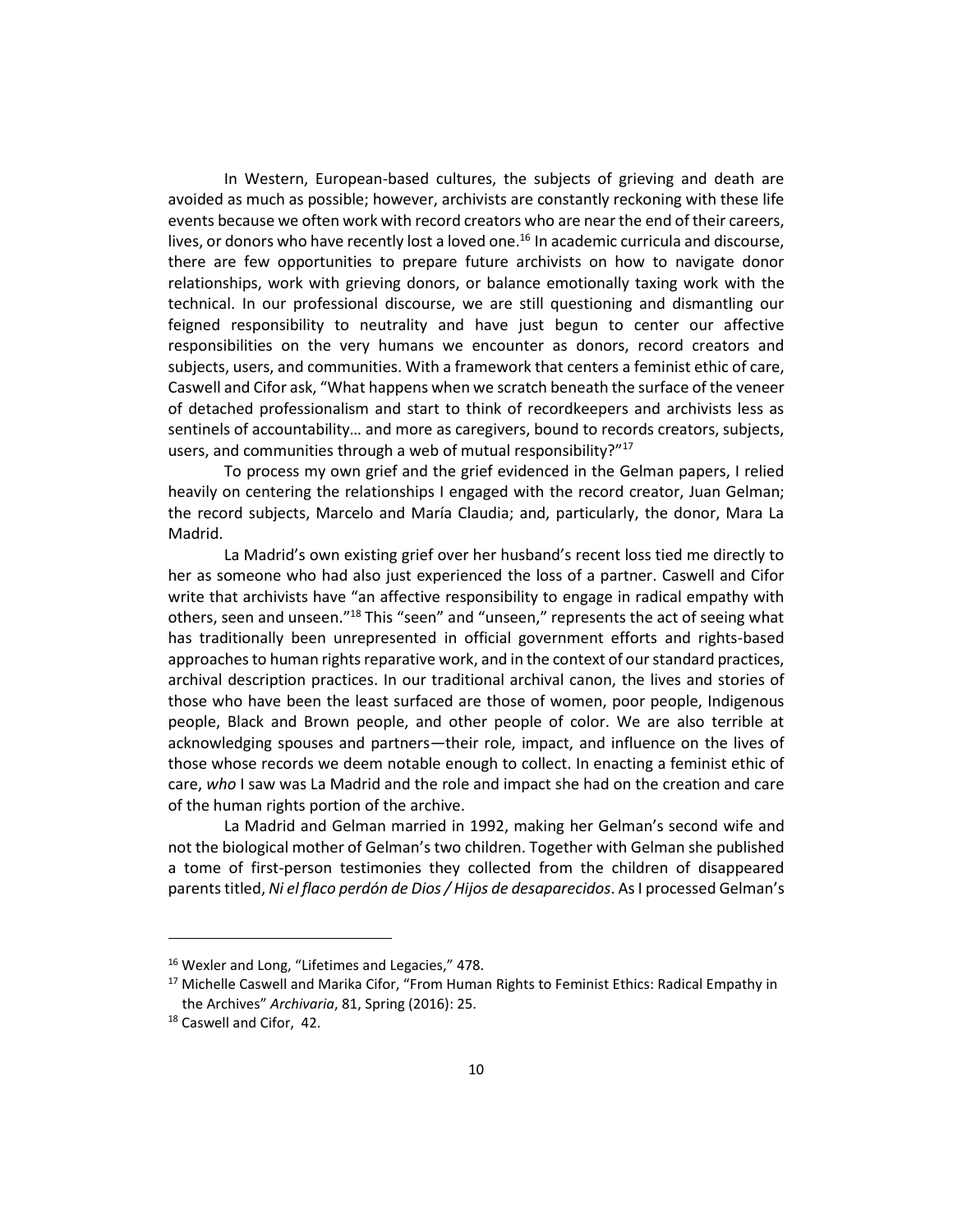papers, it was evident that Mara not only encouraged him, but was instrumental in leading the human rights investigations that led to the discovery of Gelman's missing grandchild, Macarena. Acknowledging this, I did my best to highlight La Madrid's contributions to the archive and made sure she was "seen" in various fields of the finding aid including the collection-level Abstract, Biography/History, and Scope and Content notes and the Scope and Content notes at the series/subseries levels.

## Addressing Precarity and Tendency Towards Efficiency in the Archival Profession and How These Impact Care

Had I not been going through my own grief process would I have processed the collection differently? Would I have been more efficient, timewise? I do not feel comfortable affirming this, but I do believe that because of the subject matter and my affective connection to the record creators, donor, and subjects, I took extra care and time to ensure that we (archivists working in a US-based repository) honored the materials and the stories they evidence. As detailed elsewhere, our profession's nascent digital accessioning and processing practices threatened to cause major erasures in the collection's folder and file names when I sought advice on troubleshooting issues with Spanish diacritics.<sup>19</sup> Indeed, that case study was a call for archivists to prioritize ethical responsibilities over efficiency and to question current best practices, but it was also an enacted and affective demonstration of care for the relationships these materials document to ensure that we (archivists) do no harm in a situation where so much harm had already occurred. If I was not as affectively connected to the content, did not read Spanish, or had handed this portion of the work to another colleague who did not have the opportunity to get to know the sensitivities of the material, would we have been more likely to commit more harm to these records? Possibly.

How can we as a profession be better about centering our affective relationships with each of these groups and be better about recognizing the emotional impact our profession demands of us? I mentioned earlier that I had not accumulated enough vacation time to attend Heidi's funeral, though I was fortunate enough to have been able to ask for bereavement time off from work. Had I been on a contract or hourly position, as so many colleagues in the profession, would I have access to bereavement benefits? Would I have had to take time off without pay? At best, I would have had to make up the hours I did not work so that my financial well-being was not adversely impacted. If I had the pressure of meeting a grant deadline or been on a term position, would I have been

<sup>&</sup>lt;sup>19</sup> Elvia Arroyo-Ramírez, "Invisible Defaults and Perceived Limitations: Processing the Juan Gelman Files," (presentation, Preservation and Archiving Special Interest Group (PASIG) meeting, New York, October 28, 2016), https://medium.com/on-archivy/invisible-defaults-andperceived-limitations-processing-the-juan-gelman-files-4187fdd36759.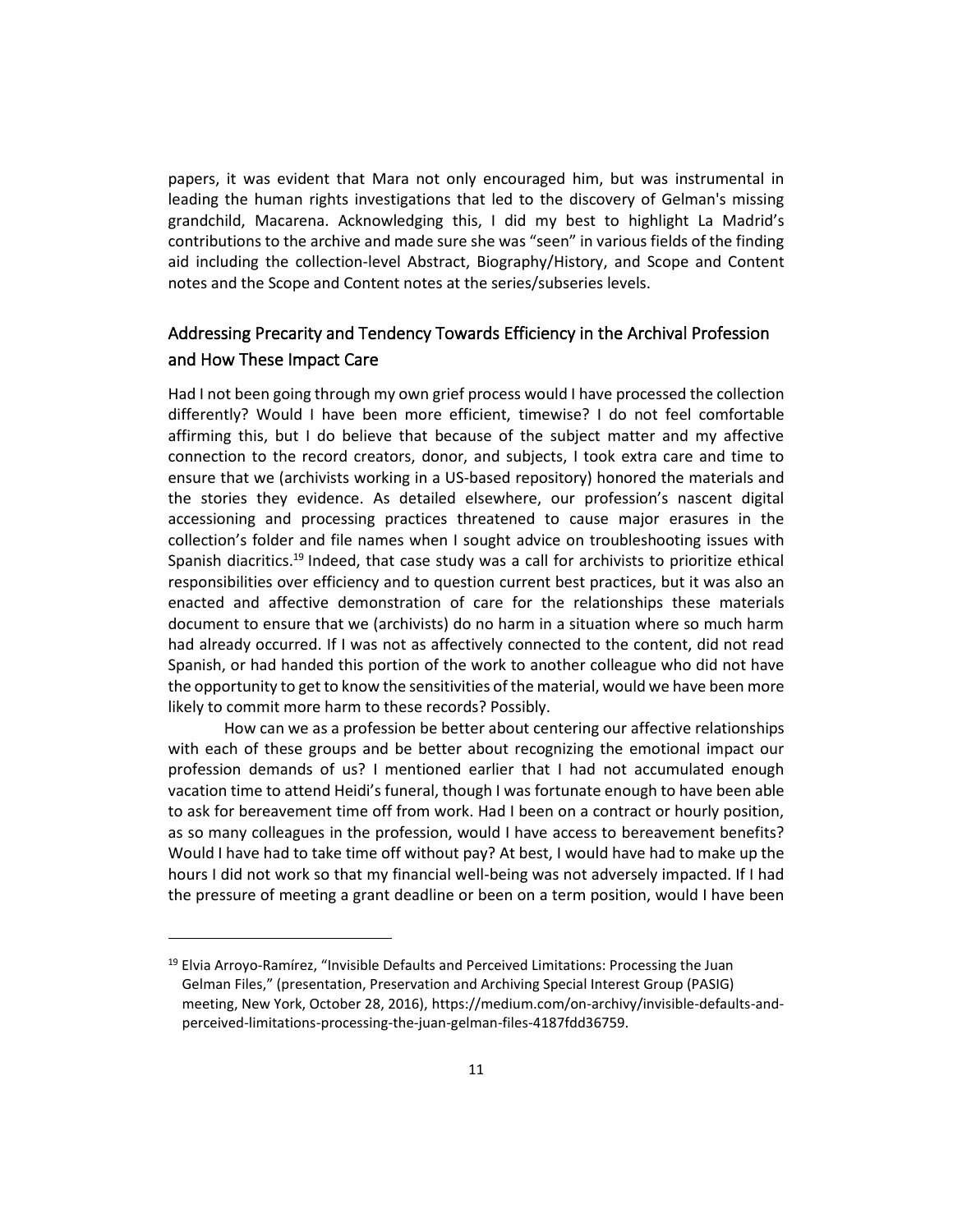able to affectively and carefully do my work to ensure that our preservation and descriptive practices did not introduce harmful workarounds for the sake of efficiency? We must acknowledge how the pervasive precarity in our profession directly impacts individuals who may be experiencing suspended grief or secondary trauma. In 2019, a Canadian study on archivists who reported to have experienced secondary trauma identified several barriers to accessing support services that include organizational culture, workplace precarity, and stigma associated with admitting to being emotionally affected at work.<sup>20</sup>

Lastly, I was able to lean on my colleagues as my surrogate family and support system during this difficult time. Without them, my day-to-day would have surely felt bleaker and less manageable. This is one of the reasons why it was so important for the speakers of the 2017 Society of American Archivists panel, "Radical Empathy in Archival Practice," to name the fifth relationship, of archivist to archivist, as part of the affective relationships we must manage. I cannot fathom to think of how isolating it might have felt to grieve and work on a collection about grief as a lone arranger with no one else nearby. I was able to get through this difficult time because I was given certain privileges that I know are not in place for all archivists. These affordances and considerations are necessary to help archivists process their own grief or vicarious trauma experienced while processing emotionally difficult collections.

#### **CONCLUSION**

Our work as archivists inextricably binds us in our affective relationships to record creators, donors, subjects, users, communities, and each other, and we should ground the work we do in the relationships we build with each of these groups. At the root of what we do as archivists is the preservation and documentation of relationships. What we preserve and provide access to is the evidence and documentation of relationships between people, and peoples' relationships with organizations and institutions; the "stuff" itself is merely the artifact that allows us glimpses of what these relationships were like. Our services and spaces are dependent on the relationships we invest in with our donors and the users and communities we want to reach. With radical empathy, we place less focus on the records themselves and centralize our relationships with the records' creators, subjects, users, and communities, and each other as archivists. $^{21}$ 

<sup>&</sup>lt;sup>20</sup> Katie Sloan, Jennifer Vanderfluit, and Jennifer Douglas, "Not 'Just My Problem to Handle': Emerging Themes on Secondary Trauma and Archivists," *Journal of Contemporary Archival Studies*, 6, (2019): 21. https://elischolar.library.yale.edu/jcas/vol6/iss1/20.

<sup>&</sup>lt;sup>21</sup> Jasmine Jones and Elvia Arroyo-Ramírez, "Applying Radical Empathy Framework in Archival Practice" (webinar, Society of California Archivists, September 17, 2018).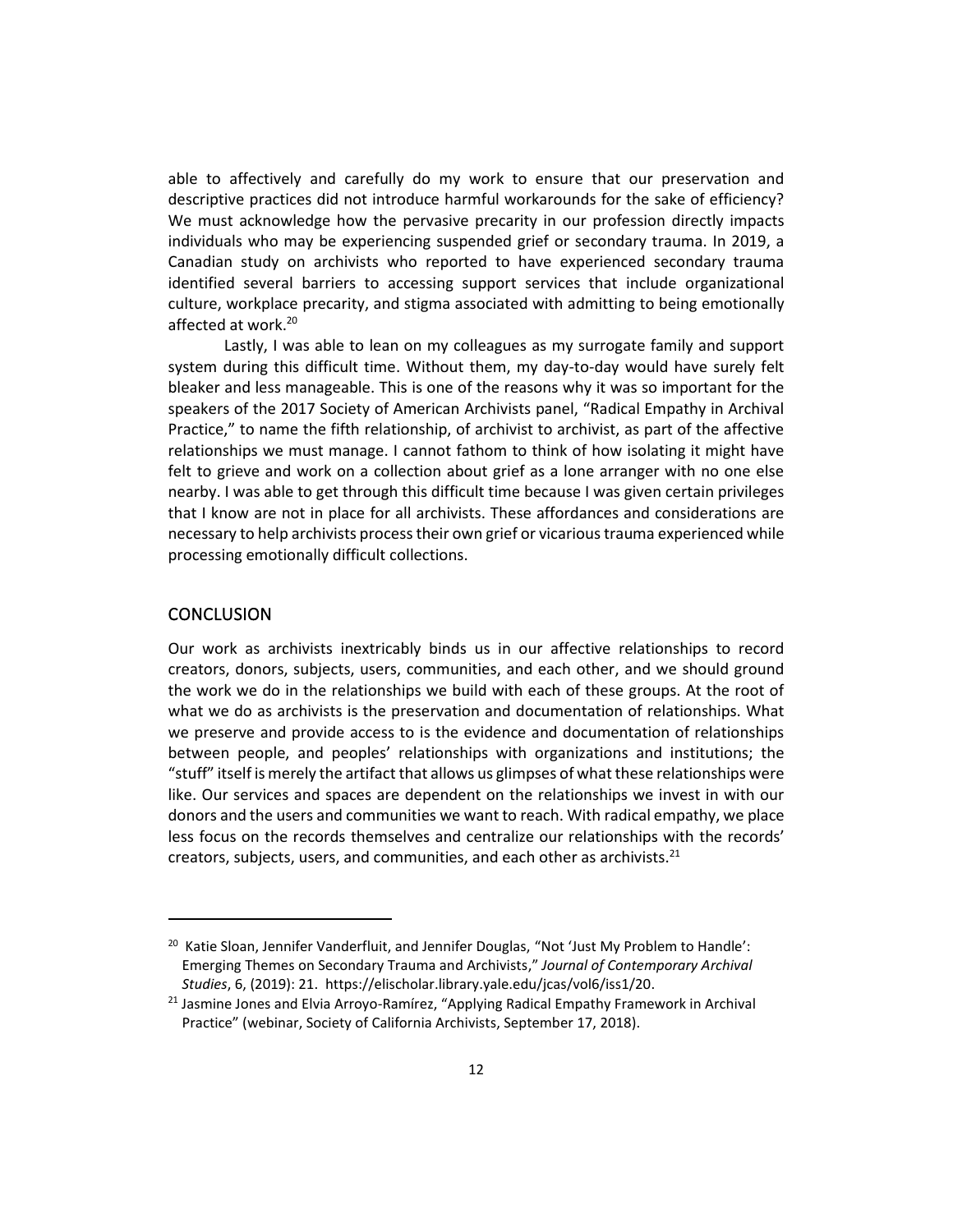As archivists and collecting repositories work to not only respond to, but in some cases help document, traumatic events and human rights violations like mass shootings, racially motivated police brutality, #metoo, the incarceration of underage children and under-documented families, and the impact of the COVID-19 pandemic, more research focused on the affective impact of our work is necessary to help guide course offerings, services, and training on the subject. Much like a curator is expected to have a subject background in the area she collects, archivists (and curators) should be required to have training or coursework that focuses on the process of emotional attachment, grieving, and its traumatic effect on people. The Sloan, Vanderfluit, and Douglas study on secondary trauma found that the emotional effects of working with people—creators, subjects, and users of records—require training for archivists and education around how to work sensitively and respectfully with people and records in difficult situations.<sup>22</sup> How can job descriptions and responsibilities better reflect archivists' affective relationship building as a central responsibility? Moreover, the profession needs to also acknowledge how an archivist's own affective connection or identity to documented communities can positively help shape the ways in which archivists can be better stewards and care providers to donors, records creators, subjects, users, and communities.

<sup>&</sup>lt;sup>22</sup> Sloan, Vanderfluit, and Douglas, "Not 'Just My Problem to Handle': Emerging Themes on Secondary Trauma and Archivists," 20.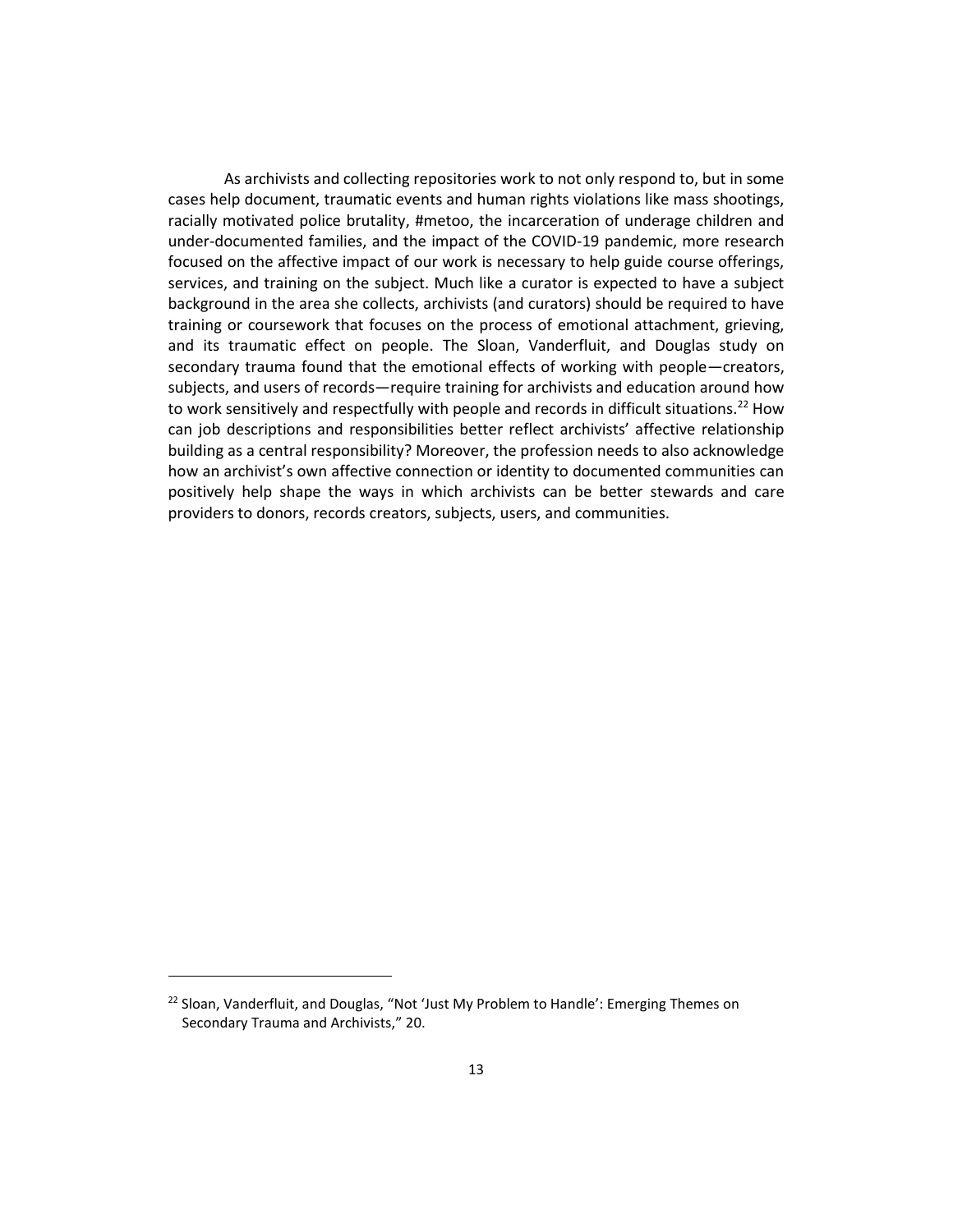#### **BIBLIOGRAPHY**

- Alcoba, Natalie. "Argentina group identifies 130th person taken during dictatorship." *Al Jazeera*. June 13, 2019. https://www.aljazeera.com/news/2019/06/argentinagroup-identifies-130th-person-dictatorship-190613202509099.html.
- Arroyo-Ramírez, Elvia. "Invisible Defaults and Perceived Limitations: Processing the Juan Gelman Files." Paper presented at the Preservation and Archiving Special Interest Group (PASIG) meeting, New York, October 2016. https://medium.com/on-archivy/invisible-defaults-and-perceived-limitationsprocessing-the-juan-gelman-files-4187fdd36759.
- Caswell, Michelle. "Defining human rights archives: introduction to the special double issue on archives and human rights." *Archival Science* 14, no. 3–4 (2014): 207– 213. DOI 10.1007/s10502-014-9226-0.
- Caswell, Michelle and Marika Cifor. "From Human Rights to Feminist Ethics: Radical Empathy in the Archives." *Archivaria* 81, no. 1 (2016): 23-43.
- Caswell Michelle and Anne Gilliland. "False Promise and New Hope: Dead Perpetrators, Imagined Documents, and Emergent Archival Evidence." *International Journal for Human Rights* 19, no. 5 (2015): 615–627. DOI: 10.1080/13642987.2015.1032263.
- Clyde, Wanett. "The Unexpected Emotional Impact of Archiving." (WITNESS blog), August 2015. [https://archiving.witness.org/2015/08/the-unexpected](https://archiving.witness.org/2015/08/the-unexpected-emotional-impact-of-archiving/)[emotional-impact-of-archiving/.](https://archiving.witness.org/2015/08/the-unexpected-emotional-impact-of-archiving/)
- Cué, Carlos E. "Polémica en Argentina por las cifras de desaparecidos de la dictadura." *El País Argentina*. January 28, 2016. https://elpais.com/internacional/2016/01/27 /argentina/1453931104\_458651.html.
- Gelman, Juan. "Open Letter XIII." In *Unthinkable Tenderness*. Translated by Joan Lindgren. Berkeley and Los Angeles, CA: University of California Press, 1997.
- Gelman, Juan. "Open Letter XVII." In *Unthinkable Tenderness*. Translated by Joan Lindgren. Berkeley and Los Angeles, CA: University of California Press, 1997.
- Gelman, Juan. "Otras partes." In *En abierta oscuridad*, 84-85. Buenos Aires, Argentina: Siglo XXI, 1993.
- Gilliland, Anne and Michelle Caswell. "Records and Their Imaginaries: Imagining the Impossible, Making Possible the Imagined." *Archival Science* 16, no. 1 (2016): 53–75. DOI[:10.1007/s10502-015-9259-z.](https://doi.org/10.1007/s10502-015-9259-z)